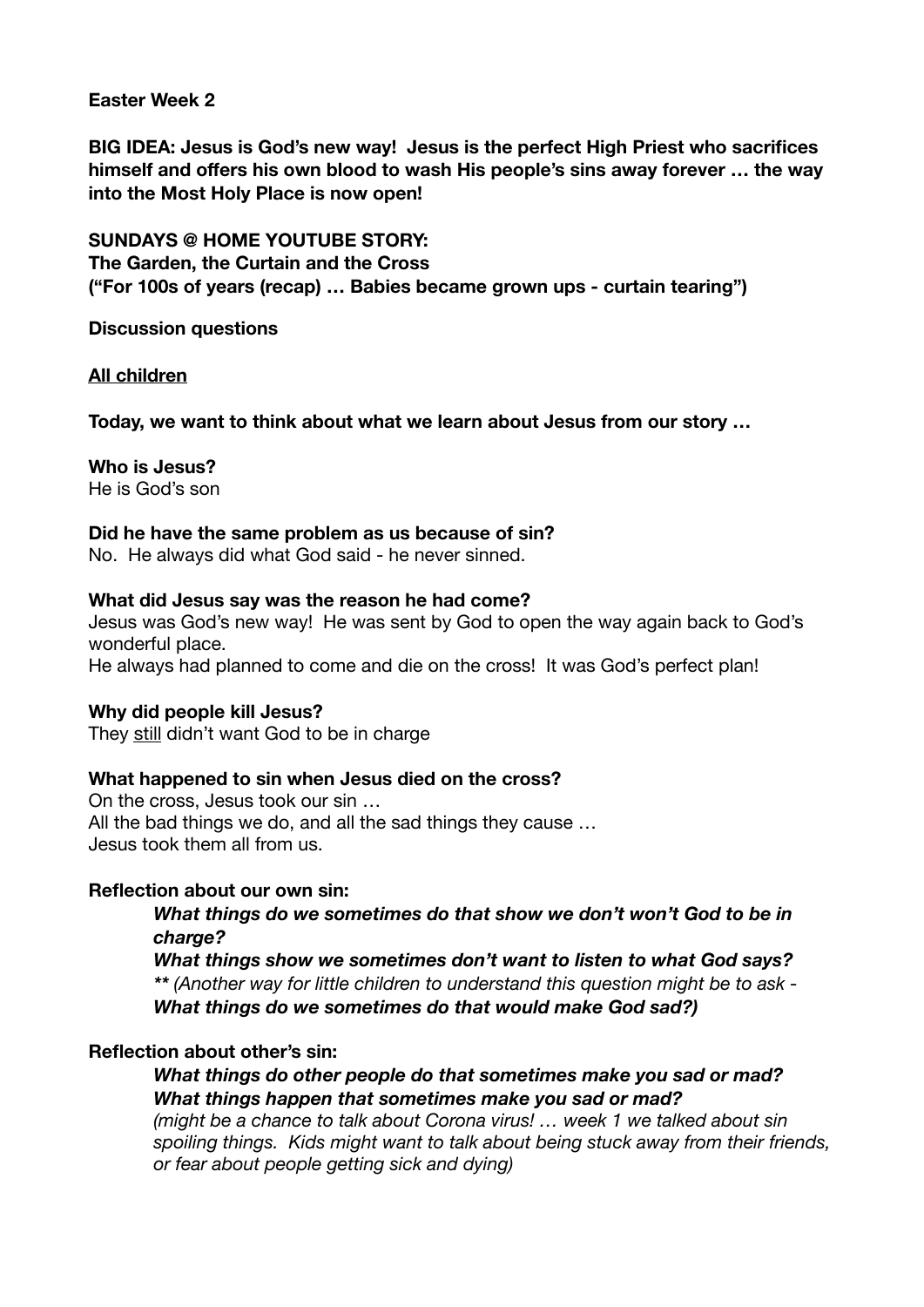*NB\* Parents / guardians being honest about sin helps kids see what sin is like. Share age appropriately and honestly.* 

*eg. "This week when I yelled at you kids because the dishwasher wasn't unloaded on time showed my anger. My anger makes God sad - it's sin and I've said sorry to God. But I'm sorry that you were also effected by my anger."* 

### **Extension questions for Older children**

*(Read the passage together even if you don't try the extension questions)* 

# **READ TOGETHER**

#### **Hebrews 9:11-12 (ICB)**

**<sup>11</sup>** But Christ has come as the high priest of the good things we now have.[b] The tent he entered is greater and more perfect. It is not made by men. It does not belong to this world. **<sup>12</sup>** Christ entered the Most Holy Place only once—and for all time. He did not take with him the blood of goats and calves. His sacrifice was his own blood. He entered the Most Holy Place and set us free from sin forever.

#### **It says Jesus entered the tent … also called tabernacle … the word which get our word temple from.**

# **What do we learn about the 'tent' Jesus entered?**

Greater and more perfect Not made by human hands Doesn't belong to this world

#### **What do think it means?**

The place where God dwells The real Most Holy Place! Heaven

**We learnt last week that only the high priest used to enter the Most Holy place, and only once a year. And still the sacrifices of animals they offered couldn't make people's hearts clean.** 

#### **What's different about Jesus' sacrifice?**

Not the blood of goats and calves. His sacrifice was is own blood Only needs to go in once for all time! Sets us free from sin forever!!

#### **Conclusion:**

Jesus is God's new way! Jesus is the perfect High Priest who sacrifices himself and offers his own blood to wash His people's sins away forever … the way into the Most Holy Place is now open!

*Jesus tells us:* 

*"God says it's wonderful to live with Him … Because of your sin, you can't come in.*  **BUT I died on the cross to take your sin … So all my friends CAN now come in!"** 

# **Prayer:**

Thanks God for sending Jesus and making the way open to live with you again! Thanks that Jesus' blood can wash away people's sins forever. Thanks that it washes away my sin forever! Amen.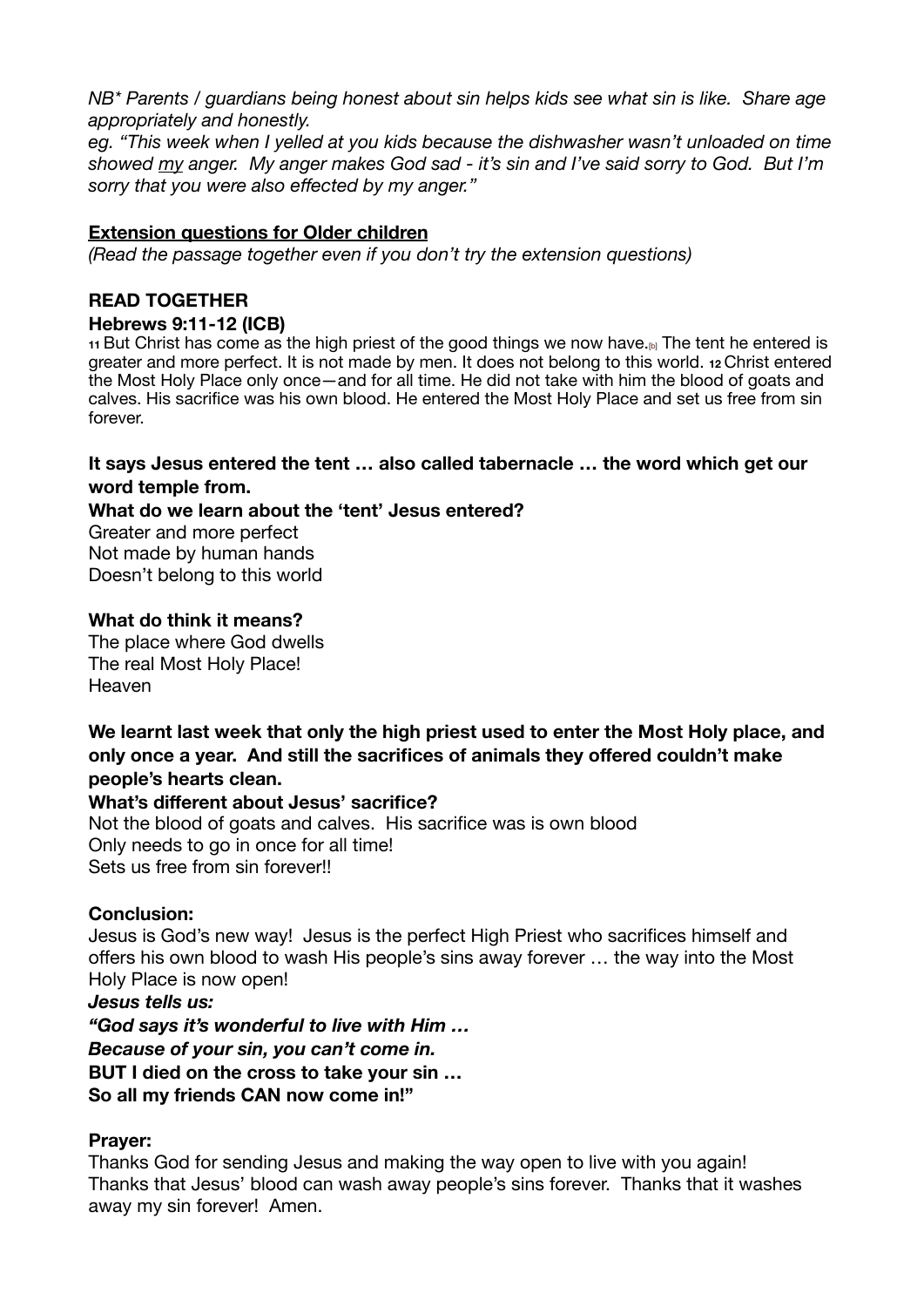# **Children's Construction Idea**

# **Things you'll need:**

- Printed base sheet for week 2
- Things to decorate cross
- Extra blank bit of paper
- Scissors
- Runny glue to stick bigger items (eg. leaves / bark) onto paper.

# **Instructions:**

Today we'll be making a picture of the cross Jesus died on.

Then we'll stick onto it words and pictures that remind us of the sin that keeps us out from living with God in his amazing place.

Step 1:

Print base sheet and decorate the cross. Make it look rough like wood if you can! Maybe collect from leaves and bark from outside and glue this on. Leave it to dry in a warm dry spot.

Step 2:

Think back to the question about what things we do that might make God sad. Write words down or draw pictures to show what some of these things are.

Step 3:

Cut out these words / pictures.

Stick them around the cross onto the base sheet.